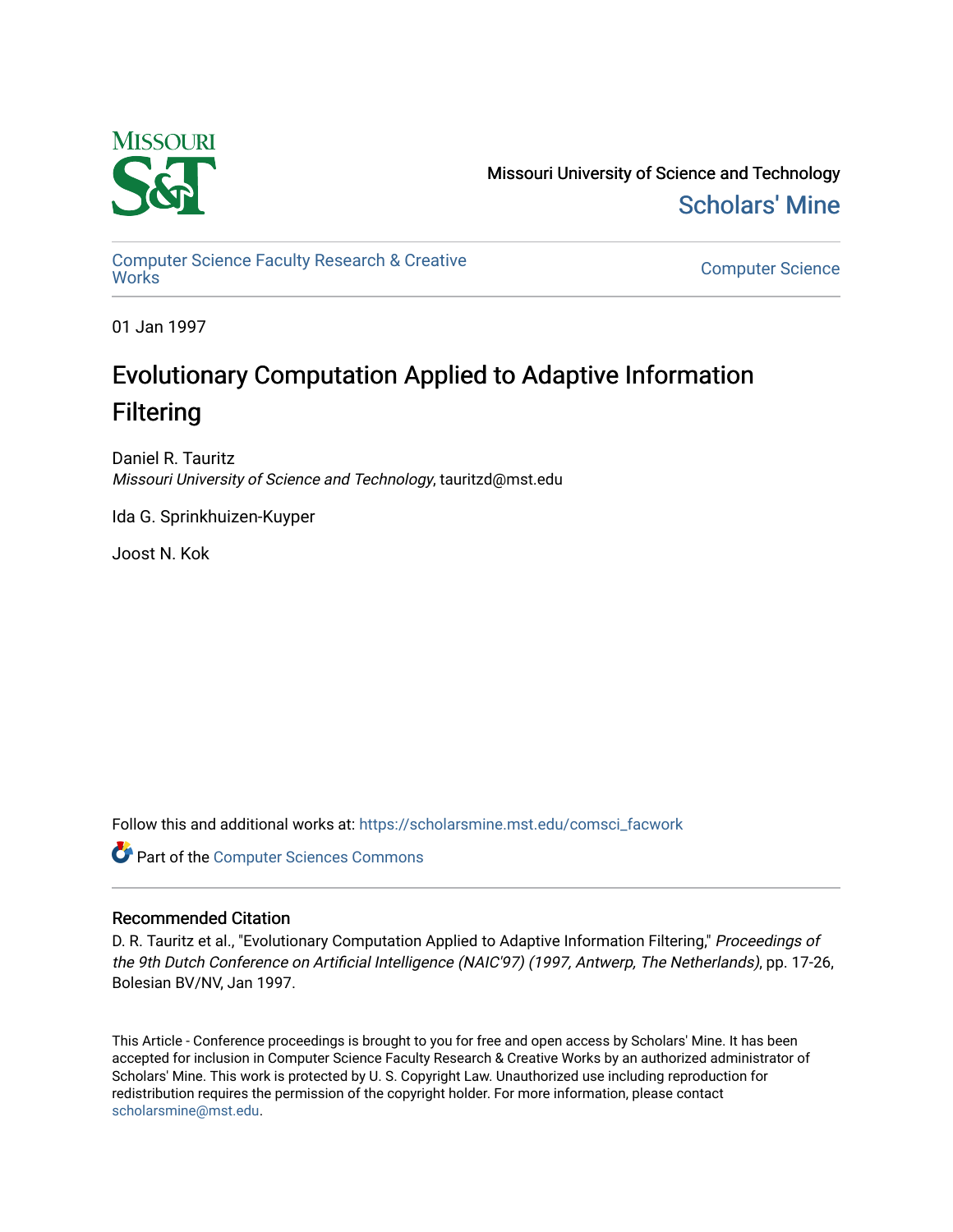# Evolutionary Computation applied to Adaptive Information Filtering

D-R- Tauritz I-G- SprinkhuizenKuyper and J-N- Kok

Department of Computer Science- Leiden University Po Box - Random - Radio - Random - Random - Random - Random - Random - Random - Random - Random - Random - Ran  $\{{\rm d} \text{tauritz,kuyper}, {\rm j oost}\}$ @wi.leidenuniv.nl

Information Filtering is concerned with -ltering data streams in suchaway as to leave only pertinent data (information) to be perused. When the data streams are produced in a changing environment the -ltering has to adapt too in order  $\mathbf{A}$ changing environments The changes may occur both on the transmission side (the nature of the streams can change), and on the reception side (the interest of a user can change

Weighted trigram analysis is a quick and flexible technique for describing the contents of a document A novel application of evolutionary computation is its use in adaptive information -ltering for optimizing various parameters notably the weights associated with trigrams. The research described in this paper combines weighted trigram analysis, clustering, and a special two-pool evolutionary algorithm, to create an Adaptive Information Filtering system with such useful properties as domain independence, spelling error insensitivity, adaptability, and optimal use of user feedback while minimizing the amount of user feedback required to function properly We designed a special evolutionary algorithm with a two-pool strategy for this changing environment.

### 1 Introduction

Our goal is building an adaptive information filtering system which automatically filters incoming data streams to topics a specific user is interested in. In this paper we describe a case study whose purpose was to investigate whether evolutionary compu tation can be useful in AIF systems In this case study we took as input articles from a fixed number of different Internet newsgroups and gave them to the system. The go article system is to constant in article in groups the system is an indicate in article show article should assigned a label which corresponds to a newsgroup We propose an AIF system for this task based on the novel combination of weighted trigram analysis- incremental clustering-the-clustering-computationary computationary computationary computationary computationary computation

An incremental clustering algorithm is applied to weighted trigram representations of the documents creating a classification of the documents. In incremental clustering the number of clusters is not determined in advance- and can change over time [M0088].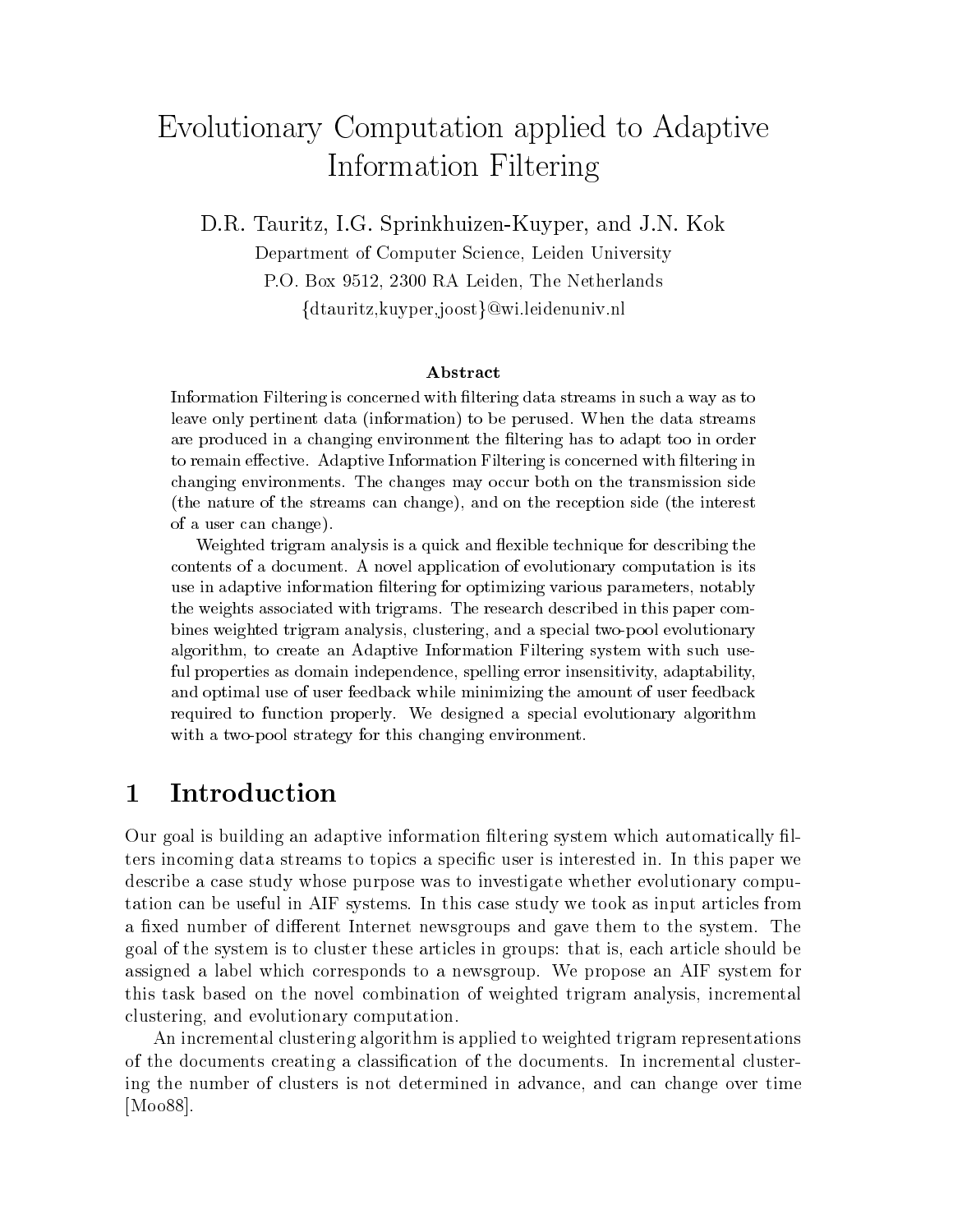To find the right weights for the trigram analysis and some parameters of the cluster algorithm we designed an evolutionary algorithm The most complex step in this AIF system is finding the (near) optimal weights for the trigrams: even using only the letters of the Latin alphabet and the space as delimiter symbol- that still leaves 19683  $(27<sup>3</sup>)$  weights to optimize. This optimization problem is user dependent, so it cannot be performed a priori- and must also be able to adapt to the changing information needs of the user Since the clustering has to be adaptive- the tness of a trial solution can only be statistically approximated over time and will probably change over time. It takes some time before the fitness of a new member of the proportion is estimated Therefore we suppose the population in two population in two positions in two poolsthe new unproved the continues and one for the adults of the adults of the adults of the adults of the adults o

The remainder of this paper consists of the following. In section 2 the representation of the documents as normalized trigram vectors is described. Section 3 describes the clustering algorithm. In section 4 the evolutionary computation algorithm we used is described. Section 5 contains a description of our experiments with Internet news and finally section 6 gives our conclusions.

#### $\boldsymbol{2}$ Representation

A basic requirement for AIF is to be able to determine if an object differs "too much" from a user interest. This implies the necessity to be able to measure the distance between the objects and the user interests To be able to measure the distance we need to transform the objects and the user interests to a common space and define a metric for that space. A space in which both objects and user interests are expressed in terms of their semantics would be ideal However- as even the semantical analysis of a "simple" object such as written text is still an open problem in computer science , the currently notation and feasible and feature and the common space as common space as provided in the common space as common space as common space as common space as common space as common space as common space as comm syntactical space A practical choice for common space is a vector space where the vectors describe certain syntactical characteristics of the objects and the user interests. A vector space is a practical choice because many well known distance measures exist for it- such as Euclidean distance

The difficulty with syntactical transformations lies in the problem of choosing one for which the distance measure in the vector space reflects the semantical distance as accurately as possible Two possible transformations for written text are keywords  $\lbrack Rij79\rbrack$  and *n*-grams  $\lbrack Hee82\rbrack$ . Because of problems in using keywords in a changing environment we chose to use *n*-grams for the representation. In *n*-gram analysis [Hee82] the n stands for a positive integer. In 2-gram analysis the occurrence of pairs is determined in the lettermine  $\alpha_1$  and  $\alpha_2$  and the this context called the context called the context called the context called the context called the context called the context called the context called the c the more accurately the more accurately the more accurately the distances of the distances of the distances of correspond with the semantical distances of the original documents [Sch 93]. The price paid for larger values of is an exponentially increasing demand for memory-complete  $\mathcal{L}$ proportional to  $27^{\circ}$ , see ngure 1.

For the memory demands are still moderate enough for practical use- <sup>n</sup> is for ence moment only interesting for research purposes, what  $\nu > 1$  is currently not of any use. In practice this means only  $n = 3$  is normally used as the results for  $n < 3$  are not accurate enough to be of any use [ST88]. The great advantage of trigram analysis is that it is domain independent and the set is small enough to be used entirely so that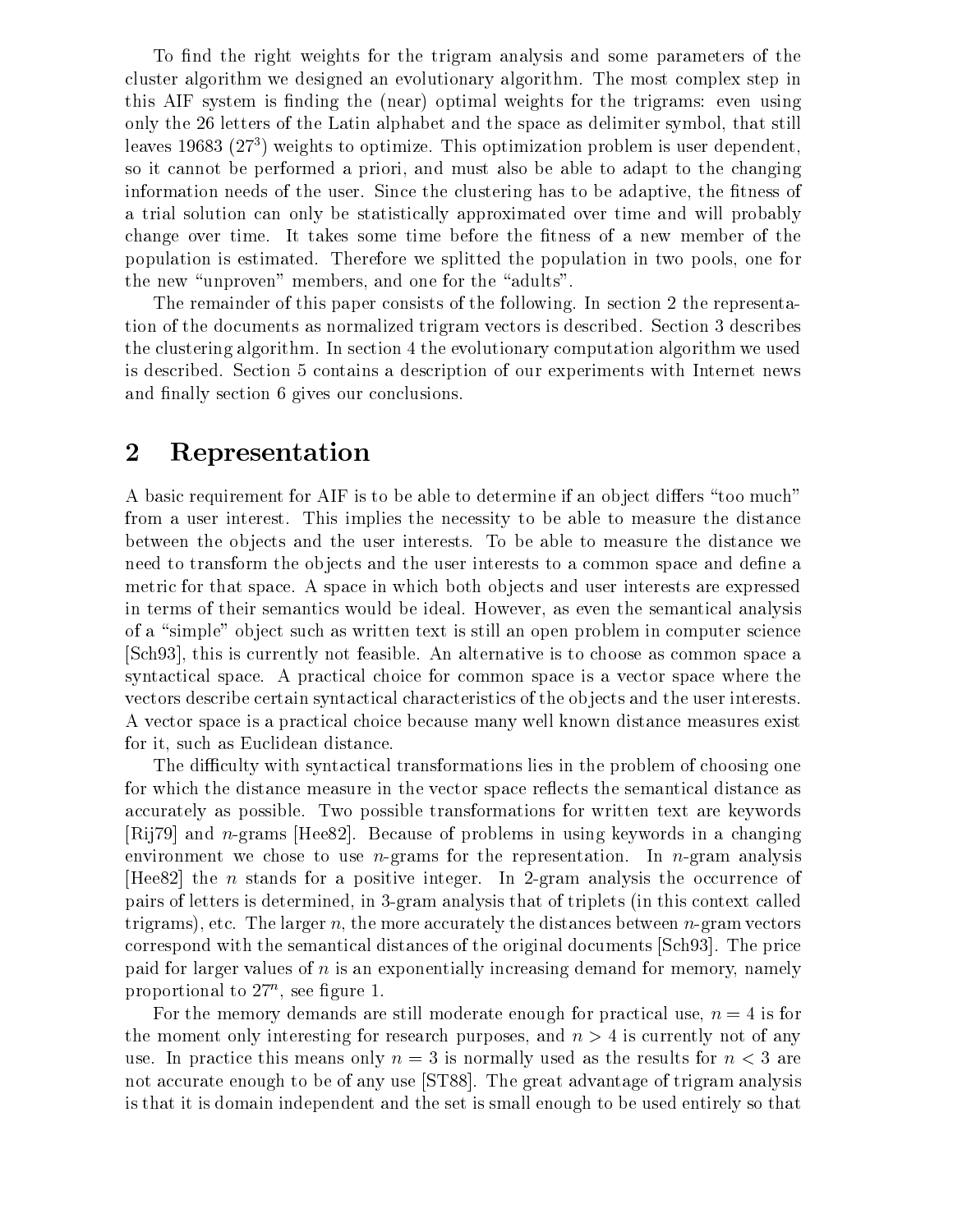| # elements   27   729   19683   531441   1 |  |  |  |
|--------------------------------------------|--|--|--|

Figure 1. TV  $\equiv$ gram analysis memory requirements for various values of  $n$ .

the problem of having to expand the set because of domain changes is circumvented

Trigram analysis alone does not provide sufficient discriminating power to accurately cluster textual documents- but weighted trigram analysis does In weighted trigram analysis each trigram is assigned a weight. The discriminating power can be substantially increased by choosing the right weights

It is to be hoped when comparing two textual documents of the same topic- that they will be considered similar enough to be grouped together- independent of the length of each document However- the di
erence in frequency between documents is clearly length dependent. We solved this problem by normalizing the vectors using the cumulative frequency as normalizer

While both keyword analysis and trigram analysis work to a certain degree- they are far from perfect (as one would expect of any syntactical transformation). Techniques which are able to help increase the discriminatory power of transformations from the space of textual documents to syntactical spaces are thus of great utility According to Sch such techniques are in fact of such importance that without them trigram analysis is not effective. They have in common that they can be applied before either keyword analysis or trigram analysis. In the case study of this paper the technique of stop lists was utilized. Filtering out common words (called 'stop' or us such asthe-such asthe-such asthe-such asthe-such asthe-such asthe-such and the-such and the-such and the-such a has two great advantages First of all-length of all-length of all-length of documents  $\alpha$ by between  $\mathcal{L}$  and secondly-discrimination  $\mathcal{L}$  and secondly-discrimination  $\mathcal{L}$ between documents

#### 3 Clustering

A clustering algorithm is an algorithm which takes as input a set of objects and produces as output a set of clusters and a mapping of each input object to a cluster. There are many clustering algorithms which all di
er with respect to complexity- per formance- and clustering properties An important distinction can be made between clustering algorithms which require the whole set of ob jects to cluster in advance and those which can process one object at a time and present the results of the clustering after each newly processed object. The first class of algorithms will further be referred to as second clustering algorithms- the second as incremental clustering algorithms As incremental clustering a typical AIF system has a perpetual income of the stream-  $\alpha$  and all use and algorithmic streamof the second class. For an overview of clustering algorithms see for example [Bac95].

 $\Lambda$ s our case study was concerned with the clustering of textual documents-documents-documents-documents-documentsdefine an object as a textual document which we will consider to be a list of one or more in its turn being its turn being composed of words separated by exactly ones. space (acting as separator symbol) and each word consisting of one or more lowercase letters of the Latin alphabet We further restrict this simple class of textual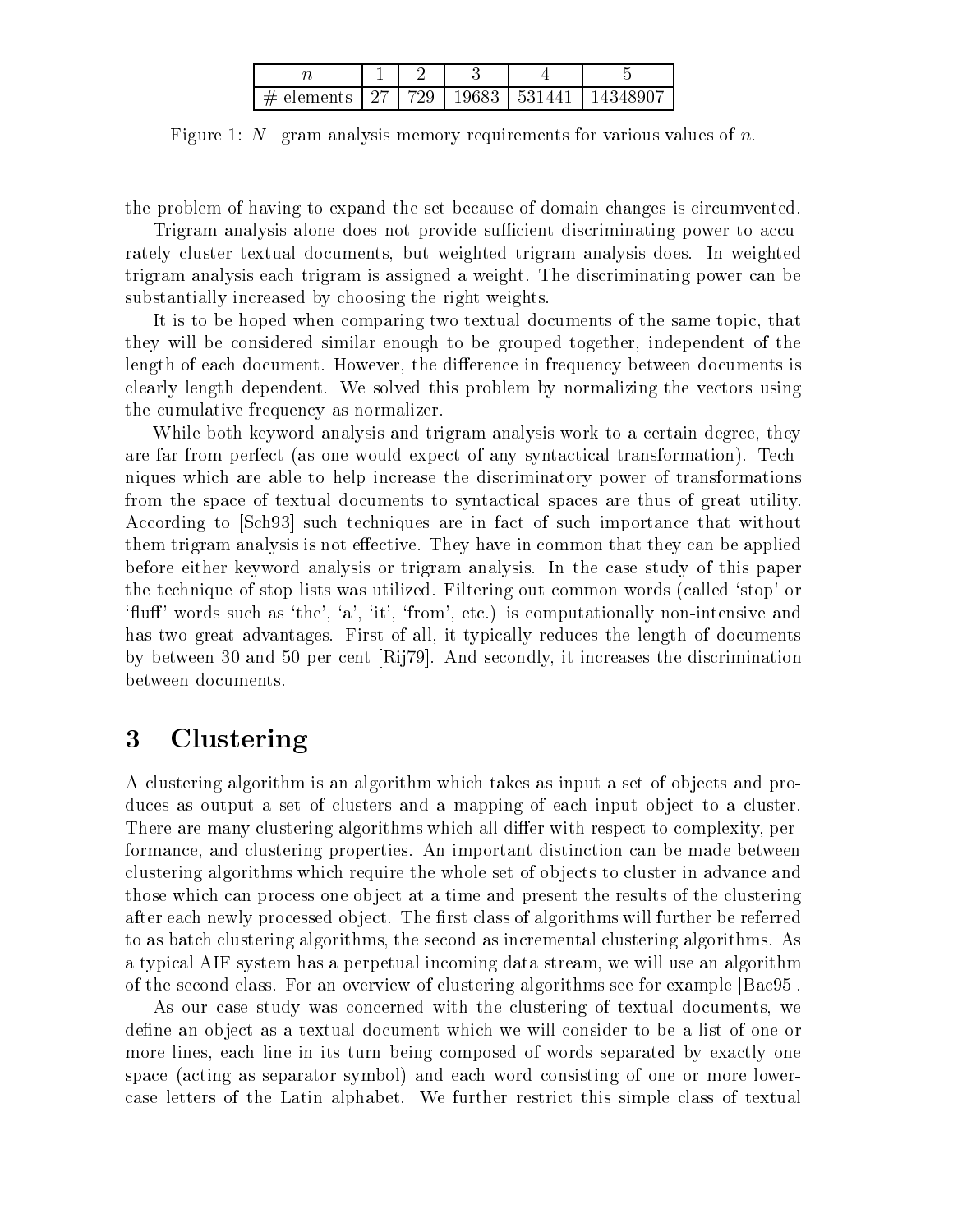$Step 1 - Initialization$ Start with no cluster prototype vectors Step  $2$  – Present and transform new object  $\mathbf{L}$ .  $\mathbf{V} = \{v_1, v_2, \ldots, v_n\}$ . Hormanized trigram analysis (new object) Step  $3$  – Find the closest cluster (if any exist)  $\mathbf{r}$  and  $\mathbf{c}$  (c<sub>1</sub>, e<sub>2</sub>,  $\ldots$  , e<sub>n</sub>) we imminimize  $d(C, V) = \sqrt{\sum_i (w_i(c_i - v_i))^2}$ Step  $4$  – Is the closest cluster close enough? If  $\omega_1 \cup \cdots \cup \omega_n$  if  $\omega$  if there are no cluster prototype vectors yet, then created at new clusterprototype vector equal to  $V$ ; goto step 2 Step  $5 - Update$  a matched cluster Let  $C := \square - \triangle$   $C + \triangle V$ , goto step  $\triangle$ 

Figure 2: The cluster algorithm

documents by requiring the documents to be syntactical and semantically correct English non-fiction. The transformation is the normalized weighted trigram analysis, which is discussed in section 2.

Thus a common vector space has been defined to which all the objects to be clustered are transformed. The clusters are represented by hyperglobes in the common vector space A hyperglobe is described in terms of its center- represented byavector in the common vector space- called a prototype vector- and a parameter <sup>r</sup> indicating ... suresties in the same for all clusters in the same form of  $\sim$ 

The cluster algorithm used is described in Figure 2.

#### Evolutionary computation  $\overline{\mathcal{A}}$

Generally speaking any AIF system using a weighted vector representation has to deal with the problem of normal values for the weights of the weights of the weights Other parametersthe radius and the adaptation parameter of the cluster algorithm- also require opti mization. The particular set of weight values greatly influences the clustering process. The user provides the system with feedback indicating satisfaction or dissatisfaction with the clustering of a document. This feedback is essential for the system to be able to "learn" to predict in the future with higher accuracy how the user wants the documents to be clustered. It is important to note that because of the changing needs of users-the will always need to have the system to the ability the ability to those changes Income changes In other words- we need a learning system capable of optimization in a perpetually chang ing environment. The required adaptive behavior of such a system can be facilitated by evolutionary computation

Evolutionary computation is the process of finding (near) optimal solutions for computational problems using methods inspired by evolution theory In our experi ments the evolutionary algorithm is required to work incrementally. This has two im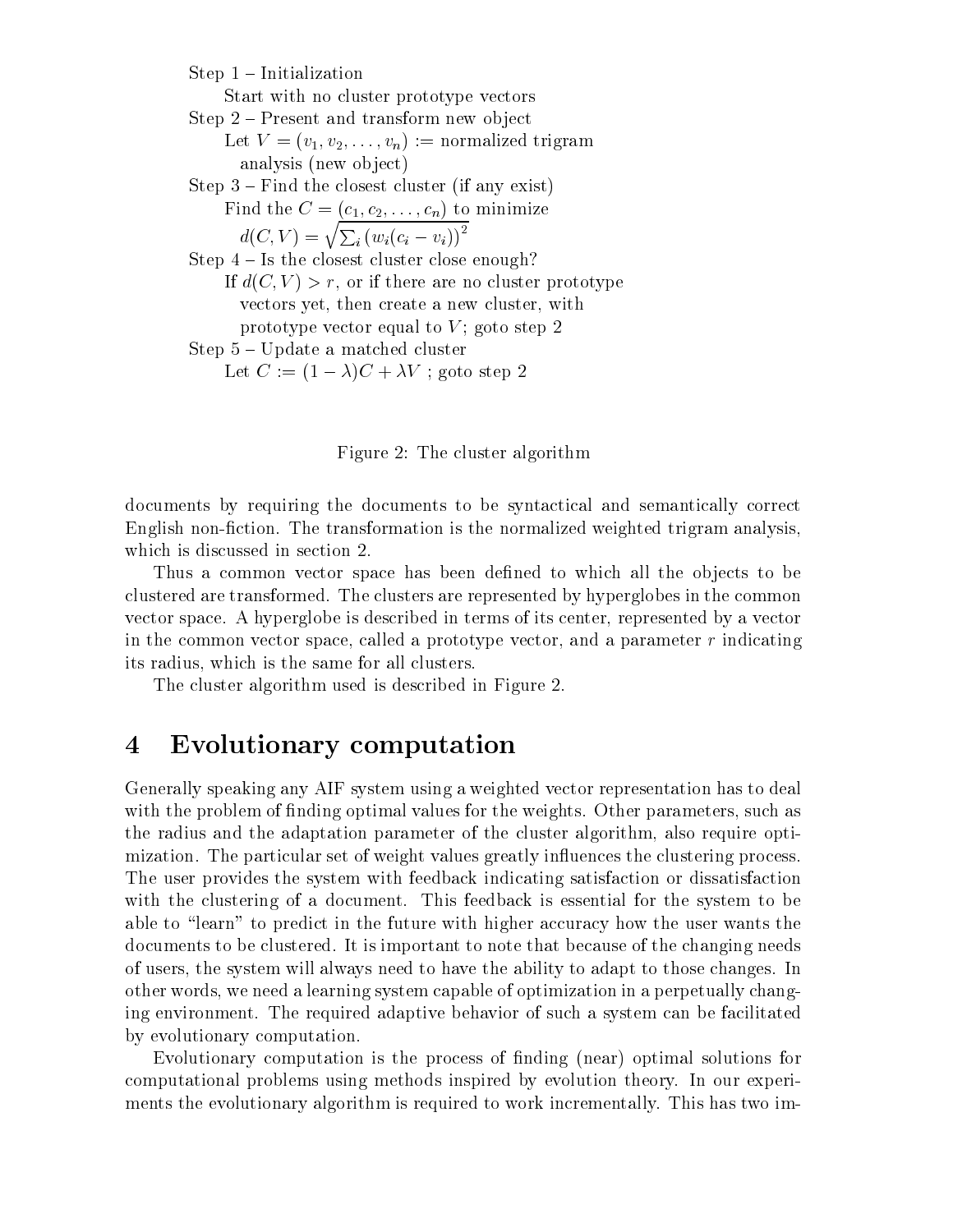portant consequences First- the trial solution cannot be calculated-cannot be calculated-cannot be calculatedstatistically approximated over time Andtness of a trial solution may change too In other words- the tness being estimated over time will probably change over time- further complicating the task

The elements of the population are vectors of weights extended with fields for the radius and the learning parameter for the cluster algorithm. The weights are represented by integers. The fitness of an element at any given time is defined by dividing its score through its age. The age is defined by the number of articles that have been evaluated by the element of the population up to that moment. The score is the number of times that it correctly classified an article. This means that the score is never larger than the age- which results in the welcome property that the range of the fitness values is limited to the interval between zero and one. This fitness function also allows the fitness of members of various ages to be meaningfully compared.

The reliability of the fitness value of an element at a particular moment depends on the age of that element This is- however- not reected in the tness function The solution and possessing to split the population into two possessing two power was two pools-the new under the n members with ages below a certain value- and one for the adults For each member of the first post the fitness is only and takes some time-  $\sim$  this takes some time-  $\sim$  this take  $\sim$ member has reached a certain age- it is removed from this pool and put in the pool of adults. Hence one can view the first pool as the waiting room for the second pool. A xed number of children is produced- but never more than there were members in the adult pool They are not put directly in the adult pool- but have to wait some time until their fitness estimation is more reliable. We worked with a fixed size for the total population-population-control the worst are removed from the population in order to population in ord add to the pool of children So both pools of children and adults can vary in size- but their combination is always reduced to the original population size

The only genetic operator used is mutation. We also tried  $0.5$ -uniform crossover; no benefits were found for our application. A single application of the mutation operator causes Gaussian noise mean zero- unit variance to be added to all the weight representing vector elements of the population member being mutated. The radius and the learning parameter of the cluster algorithm are mutated by adding Gaussian noise with a variance of your members of a value of a parties of a parties of a parties. from the adult pool is implemented as follows. First the member with the highest fitness gets a chance to be selected. Selection is performed by choosing a random number between zero and one and comparing it with the selective pressure parameter If it is smaller the current member is selected- otherwise the member with the next highest fitness becomes the current member and the process is repeated by again choosing a random number between zero and one Applying the mutation operator one time to the selected parent creates a new member which is added to the child pool- and after reaching the age threshold is moved to the adult pool The values for system parameters such as population size-street, and the pressure parameters parameters and the pressure para and replacement rate (the number of adults which are replaced with children for each evaluation) were chosen after trying a number of random values in test runs. The population size was - selective pressure parameter - age threshold and replacement rate 5 (which means the population stabilizes at  $50\%$  adults and  $50\%$ children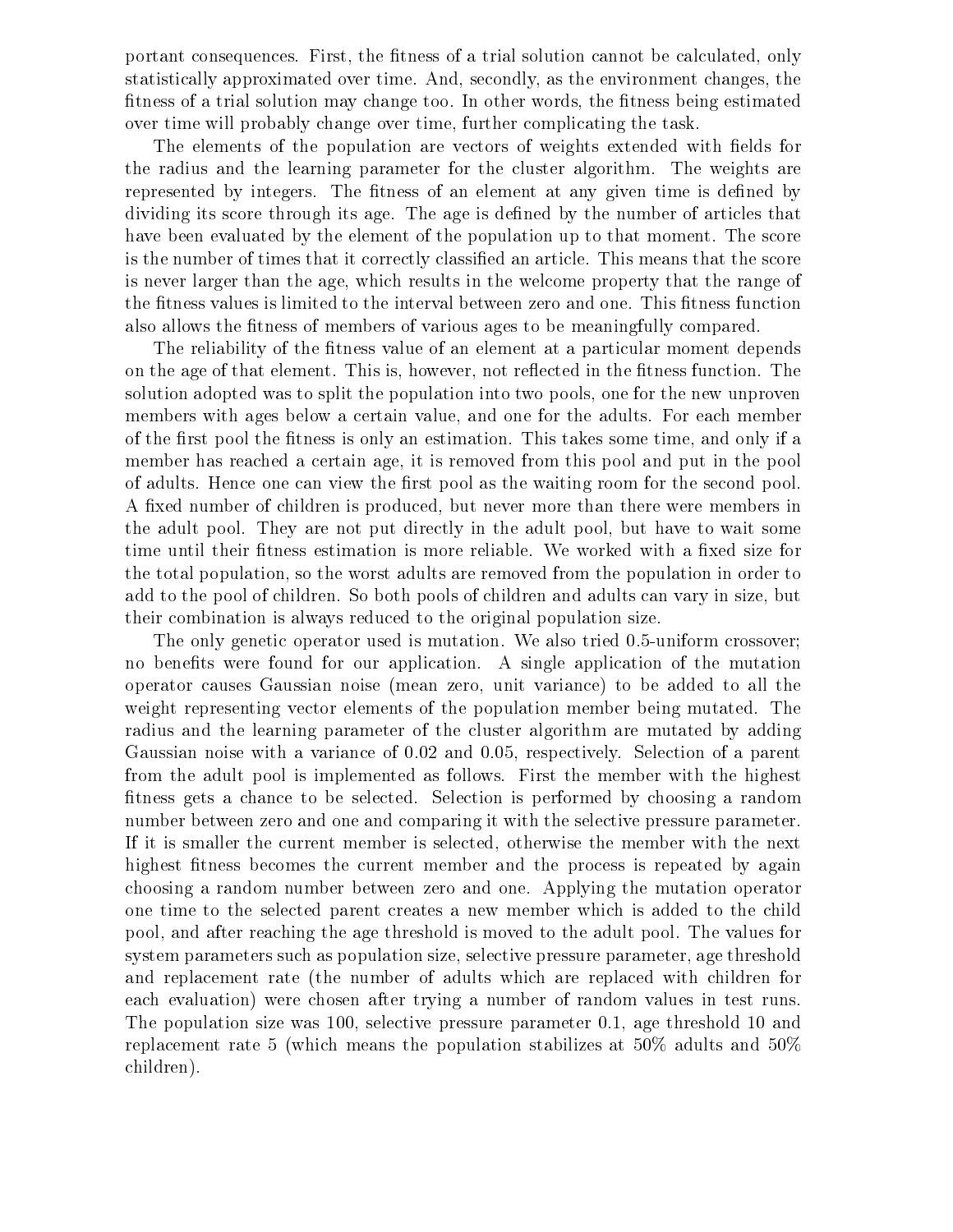# Experiments

In this section we describe the results of our experiments. Before we give the results we discuss some problems associated with Internet news and how we obtained our data

There are a number of problems associated with Internet news. First of all one has to find the appropriate newsgroup. If the topic does not have a dedicated newsgroup it may be split over a large number of groups Another problem is that the more popular groups have such a high traffic rate that finding the information one is interested in can be very time consuming. To deal with these problems the ideal system would be one which can rearrange messages according to the specific topic interests of the user and filter out all non-relevant data. This is precisely what an AIF system attempts to do

The goal of the case study was to ascertain if constructing the AIF system using the proposed combination of normalized weighted trigram analysis- incremental clusteringand evolutionary computation for parameter optimization- the computation- is viable in this case study. we want to show that weighted trigram analysis has sufficient discriminating power to separate a dynamic stream of documents belonging to multiple topics. To this end it was necessary to design and implement a system capable of incrementally clustering a dynamic stream of documents with the capability of dynamic parameter optimization in a non-stationary environment. For such a system to be successful two important properties are further necessary-properties and the number of the number of the number of the number of the number of the number of the number of the number of the number of the number of the number of the number of the nu separated and sufficient generalizing power of the weighted trigram analysis not to degrade the accuracy of the clustering too much when new documents are presented with which the system was not trained And last but not least-least-least-least-least-least-least-least-least-l be able to incorporate user feedback

The case study consisted of two parts The rst without user feedback- the second with There were two main reasons for this First of all-to-be able to measure the all-to-be able to measure the<br>This First of all-to-be able to measure the all-to-be able to-be able to-be able to-be able to-be able to-be a performance of the system many thousands of documents needed to be presented which is not feasible if user feedback is required for all of them And secondly- the system first needs to be trained to reach an adequate level of performance before it becomes operational. Below first the basic architecture of the system will be discussed followed  $\alpha$  is the species of the part without user  $\alpha$  including results The description  $\alpha$ of our demonstrator with user feedback can be found in [Tau96].

The Internet news articles were acquired in this experiment via a  $TCP/IP$  connection- employing a TCL script to retrieve them from a NNTP server To facilitate the processing of the retrieved documentative documents- are in ASCII formations, they are retrieved converted to the set of all lower-case letters and the space denominator. This is done by converting all uppercase letters to lowercase- and all nonletters between two let ters to one single space denominator Only the actual text of the news articles was considered article headers As last preparation and the specifically step also include the second included the in the stop list employed are ltered out- thus enhancing the discriminatory power of the clustering algorithm. The stop list employed can be found in  $[Tau 96]$ . After the preprocessing trigram analysis is performed upon the preprocessed files creating document vector files representing the articles.

In the experimental setup without user a substitute was necessary to determine if a specific clustering was correct or not. This was done by creating a file when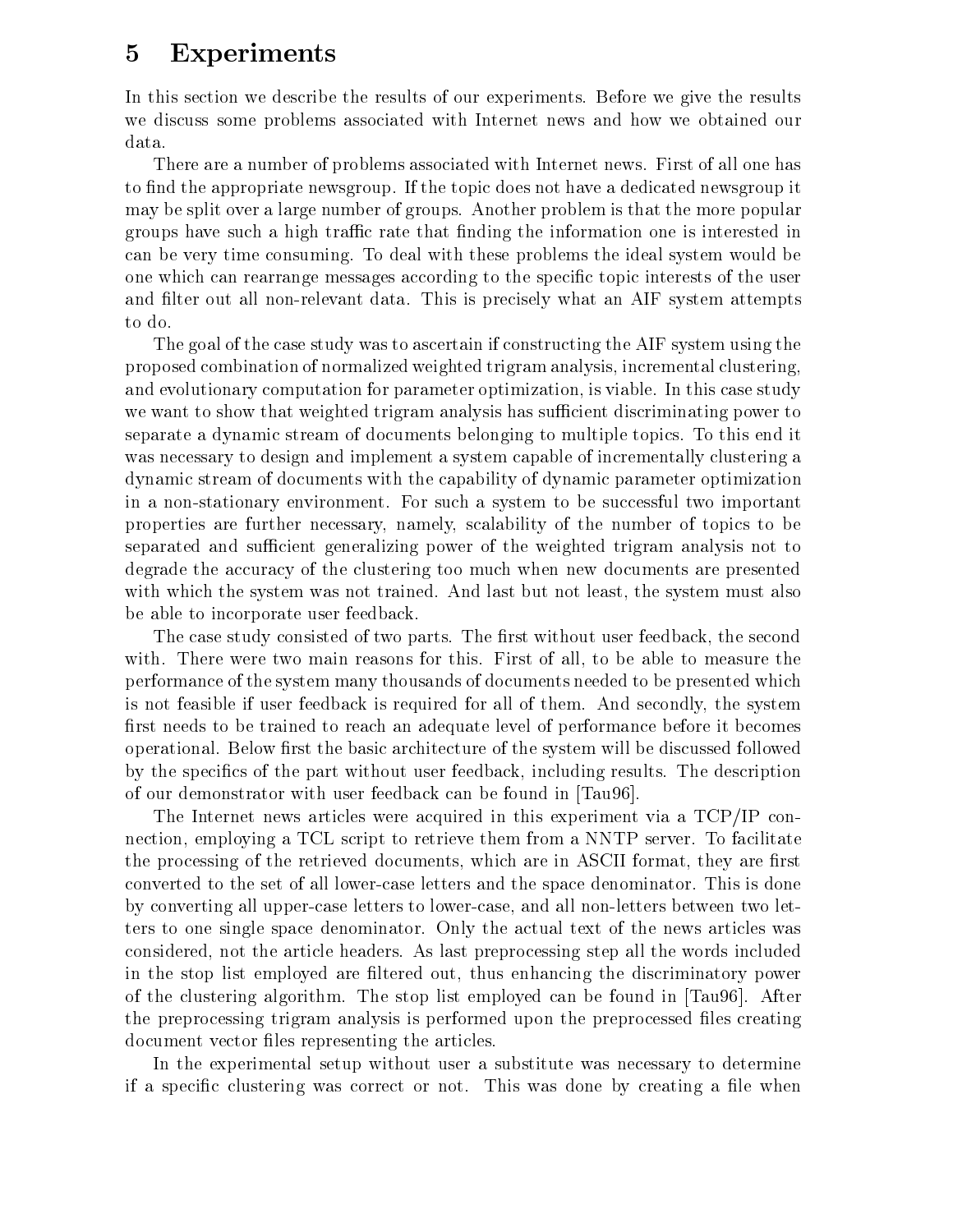```
For each article f
  For each member f
    Apply clustering algorithm with current member
      to the current article to update the fitness
      of the current member-dimension \mathbf{f}_t and \mathbf{f}_t adaptation \mathbf{f}_t adaptation \mathbf{f}_tof the prototype vectors
  \}Apply clustering algorithm with the fittest member
    to the current article to adapt the prototype vectors
\}
```
Figure 3: Dynamic topic separation algorithm

retrieving a batch of news articles- in which- for each article- the newsgroup from which it had been retrieved was indicated. All the trial solutions were evaluated for each article by using them to cluster that article. The new score was determined by comparing the assigned cluster with the correct one Two important assumptions were made first of all-that the articles retrieved from a species retrieved from a species retrieved from a sp greater similarity to each other than to articles from the other newsgroups And secondly- that all the articles belonging to a particular newsgroup were suited to be clustered together. To fulfil these assumptions as accurately as possible newsgroups were chosen for the experiments which were moderated. Moderated newsgroups are rewsgroups for which are detected for posted freely-and the articles are population of the approved by a human moderator who tries to filter out non-relevant postings. One experiment was done with an unmoderated newsgroup

The experiments were initialized by creating the start clusters through computing document vector averages of the first n documents (values tried for n ranged from to  $\mathbf{u}$ in the parameter file. The basic algorithm of these experiments is shown in figure 3. Figures 4 to 6 show the graphs of some experiments conducted. The graphs are offered in sets showing the average fitness and the highest fitness of the population. The xaxis indicates the number of the article being presented-the article being presentedhighest population fitness.

In the first set the results of the two newsgroup experiment are shown. The task was to split the newsgroups misc.news.bosnia (moderated news about Bosnia) and misc.news.southasia (moderated news about south Asia). After presenting the training set (200 articles) about ten times the system seems to converge to an average accuracy rate in excess of 90% the highest fitness even to around 100 % (see figure 4).

The three newsgroup experiment had as task to split the newsgroups misc.news.bosnia- si scimilitativa international discussions of military of military warfarea announce moderated announcement in the operation concerning concerning the operation of the operation of the operation of the operation of the operation of the operation of the operation of the operation of the operation  $OS/2$ . After presenting the training set  $(200 \text{ articles})$  about ten times the system seems to an average accuracy rate in excess of  $\mathbb{N}$ around  $95\%$  (see figure 5).

The next set shows the results of the four newsgroup experiment. The task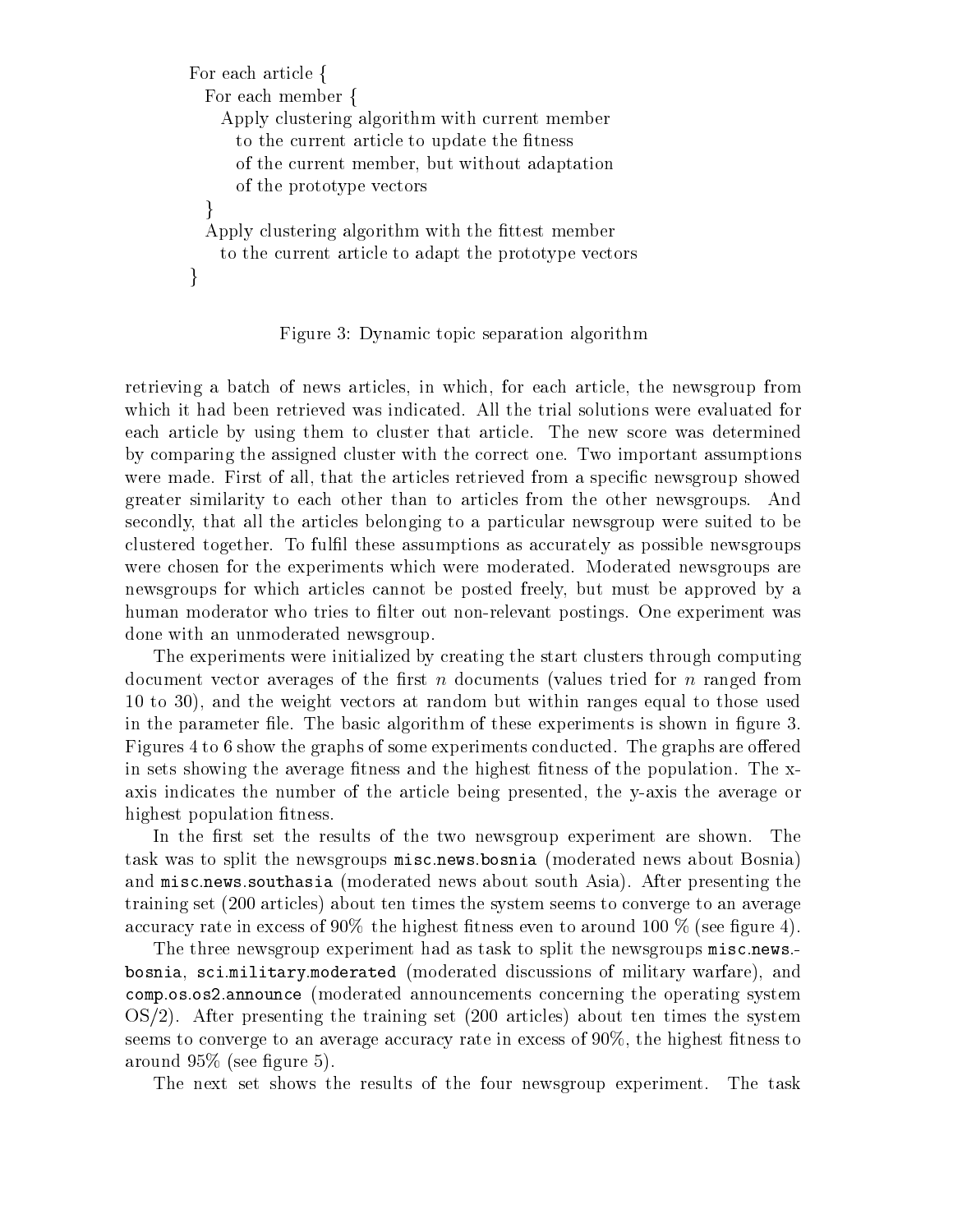

Figure 4: Two newsgroup experiment: The average fitness values (left) and the highest fitness values  $(\text{right}).$ 



Figure 5: Three newsgroup experiment: The average fitness values (left) and the highest fitness values (right).

was to split the newsgroups miscularus component misculina- and contraction in composition in announce - and complements produced and complete moderated and complete concerning the programming language Java). After presenting the training set  $(200 \text{ articles})$  a large number of times-  $\frac{1}{2}$  times-system seems to a converge to accuracy rates in excess of  $\frac{1}{2}$ gure - with the exception of dips from time to time These are probably in part due to the varying quality of the documents being processed- but randomness also seems to play a role- possibly indicating an instability due to the population getting stuck in local optima from time to time Notice that the time to converge is quite a bit higher than with the previous experiments with fewer newsgroups

To see what would happen when an unmoderated newsgroup with a very low  $S/N$ ratio is presented to the system- the unmoderated newsgroup experiment was con  $\alpha$  ducted  $\alpha$  are the split task was to split the newsgroups misculture in the split misc  $\alpha$ newssouthasia- and composms-windowsntsetuphardware unmoderated news about setup problems with Microsoft's Windows NT). As expected the addition of an unmoderated newsgroup lowered the accuracy rate

The final experiment was to determine if the system is capable of generalizing from what it has learned during the processing of a training set- and applying that knowledge to separating a test set. To this end the weight vector files produced by the three newsgroup experiment were taken as starting point- and then a test set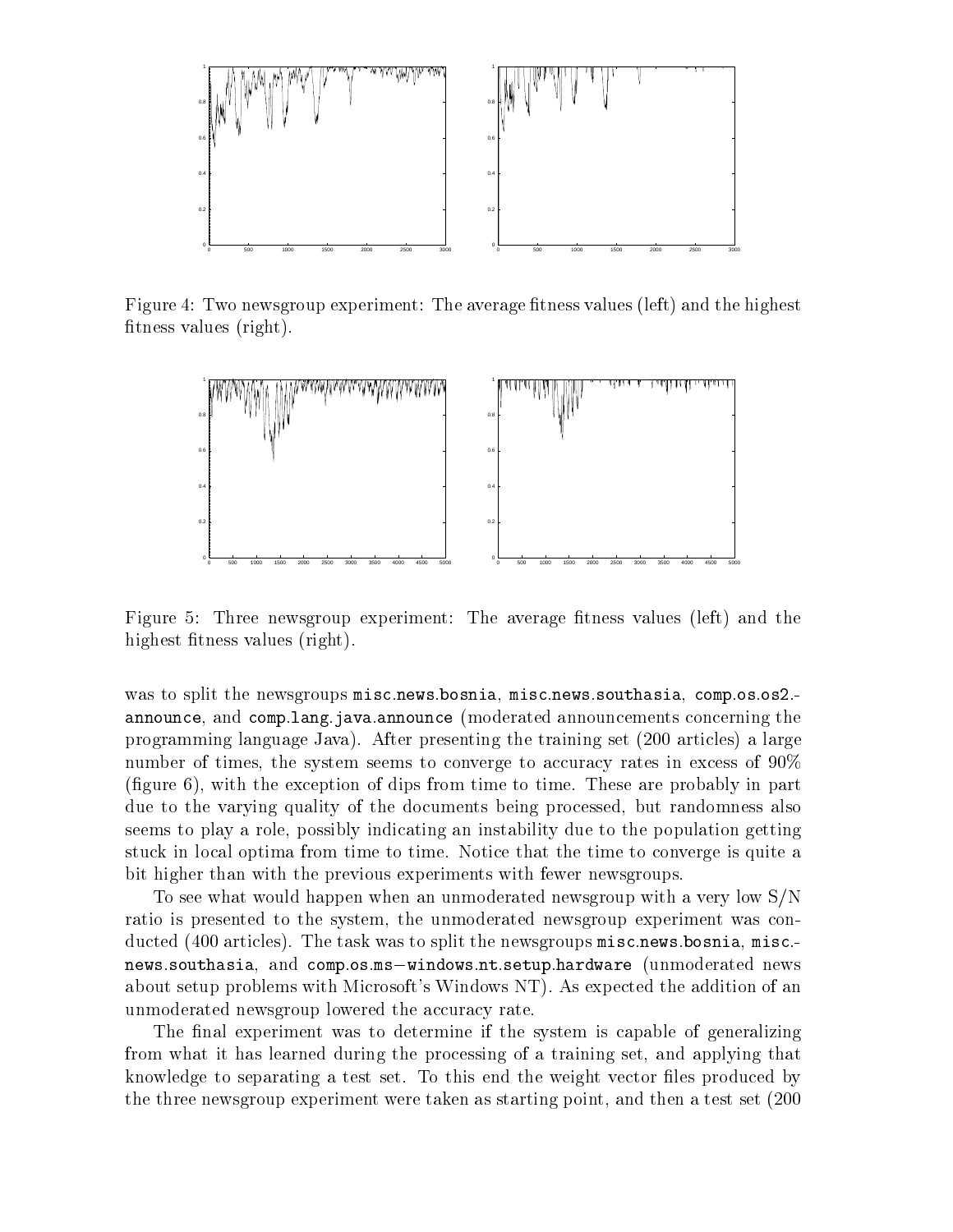

Figure 6: Four newsgroup experiment: The average fitness values (left) and the highest fitness values  $(\text{right}).$ 



Figure 7: Test set experiment: The average fitness values (left) and the highest fitness values right- note the higher resolution

articles of the same of the same documents retrieved from the same documents retrieved from the same of the same newsgroups as used in the three newsgroup experiment. The results (figure 7) indicate accuracy comparable to the training set

#### 6 Conclusions

a computation of weighted trigram analysis- computationary computationary computations and and and a is sufficient to separate a static set of textual documents. The results as presented in section 5 of this paper show that an AIF system based on this approach is also capable of accurately separating a dynamic stream of documents Furthermore- the experiments with a varying number of clusters indicate that increasing the number of ects the time needed to converge the accuracy rate-time needed to convergemean that the system is scalable Also- the experiment with a test set as shown in figure 7 indicates that after sufficient training the system is capable of processing untrained documents with an accuracy rate comparable to that of processing the trained documents. This means that the system successfully generalizes.

The system in its present state works well Of course- it is sensitive to the quality of the presented documents- as the experiment with the unmoderated newsgroup